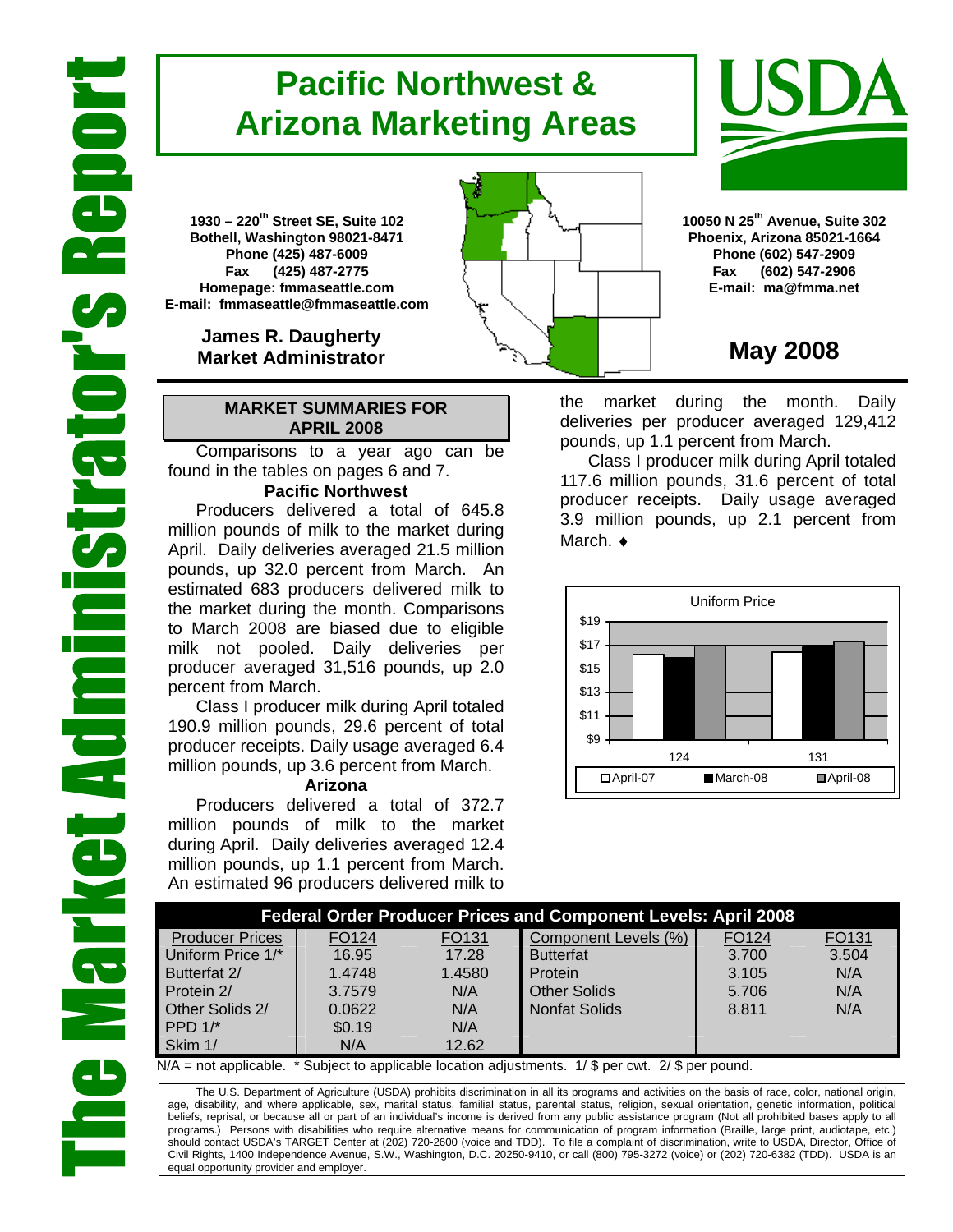#### **APRIL 2008 CLASS PRICES**

April 2008 non-advanced Class Prices were calculated using NASS commodity price surveys from April 5,12,19, and 26, 2008. Component prices for the month are \$3.7579 per pound of protein, \$1.4748 per pound of butterfat, \$0.0622 per pound of other solids, and \$1.0827 per pound of nonfat solids.

April 2008 Class III and IV prices at 3.5% butterfat are \$16.76 and \$14.56 per hundredweight, respectively. The April Class III price compared to March is down \$1.24. The Class III price is \$0.67 higher than in April 2007. The Class III price at 3.67% butterfat is \$7.09 above the support price of \$9.90 at 3.67% butterfat.

Class II butterfat was announced at \$1.4818 per pound. Class I skim and butterfat and Class II skim prices for April 2008 were announced on March 21, 2008. The Class II price at 3.5% butterfat is \$15.29 for April 2008.

| <b>FINAL: NASS COMMODITY PRICES</b> |          |          |            |  |  |  |  |
|-------------------------------------|----------|----------|------------|--|--|--|--|
|                                     | March    | April    | Change     |  |  |  |  |
| Cheese*                             | \$1.9575 | \$1.8164 | $-$0.1411$ |  |  |  |  |
| <b>Butter</b>                       | \$1.2539 | \$1.3492 | \$0.0953   |  |  |  |  |
| Nonfat Dry Milk                     | \$1.2512 | \$1.2506 | $-$0.0006$ |  |  |  |  |
| Whey                                | \$0.2435 | \$0.2560 | \$0.0125   |  |  |  |  |

\* The weighted average of barrels plus 3 cents and blocks.

Current Commodity Prices - - The NASS survey of cheddar cheese prices showed an increase in price received for 40-pound blocks and a net increase for 500-pound barrels. The survey of 40-pound blocks showed an increase of 16.04 cents between the April 12 and the May 17 surveys, to \$1.9567 per pound. The survey of 500-pound barrels (adjusted to 38% moisture) showed a net increase of 18.76 cents to \$1.9665 per pound.

The NASS butter price showed an increase of 8.90 cents between the weeks ending April 12 and May 17 from \$1.3452 per pound to \$1.4341 per pound.

The NASS nonfat dry milk showed a net increase of 5.2 cents since mid-April to \$1.2944 per pound. The average price for NASS whey showed a net increase of 2.35 cents since mid-April to \$0.2733 per pound. ♦

#### **JUNE'S CLASS I PRICE ANNOUNCEMENT**

On May 23, the June 2008 Class I price was announced at \$20.08 for the Pacific Northwest Order and \$20.53 for the Arizona Order. The Class I price was calculated using NASS commodity price surveys from the weeks of May 10 and 17.

The June Class III and IV advance skim prices are \$13.17 and \$10.19 per hundredweight, respectively. The butterfat portion of the Class I mover increased 9.62 cents from \$1.4663 to \$1.5625 per pound.

The June 2008 Class II skim and nonfat solids prices were also announced on May 23. The skim price is \$10.89 per hundredweight, and the nonfat solids price is \$1.2100 per pound for all Federal orders. ♦

| <b>ADVANCED: NASS COMMODITY PRICES FOR</b><br><b>CLASS I PRICE CALCULATIONS</b> |            |          |          |  |  |  |  |
|---------------------------------------------------------------------------------|------------|----------|----------|--|--|--|--|
|                                                                                 | <b>May</b> | June     | Change   |  |  |  |  |
| Cheese*                                                                         | \$1.8038   | \$1.9527 | \$0.1489 |  |  |  |  |
| <b>Butter</b>                                                                   | \$1.3421   | \$1.4223 | \$0.0802 |  |  |  |  |
| Nonfat Dry Milk                                                                 | \$1.2456   | \$1.3006 | \$0.0550 |  |  |  |  |
| Whey                                                                            | \$0.2528   | \$0.2686 | \$0.0158 |  |  |  |  |
| * The weighted average of barrels plus 3 cents and blocks                       |            |          |          |  |  |  |  |

The weighted average of barrels plus 3 cents and blocks.

### **USDA SEEKS NOMINEES FOR NATIONAL DAIRY BOARD**

On May 14, 2008, the U.S. Department of Agriculture announced that it is asking dairy producer and farm organizations to nominate candidates to serve on the National Dairy Promotion and Research Board. Nominations must be submitted by June 9.

The Secretary of Agriculture will appoint 13 individuals from those nominated to succeed members whose terms expire October 31, 2008. Twelve new members will serve 3-year terms beginning November 1, 2008, and ending October 31, 2011. Due to a board reapportionment recommendation to the USDA, one new member will serve a shortened term, also beginning November 1, 2008.

USDA will accept nominations from the following regions: Region 2 (California); Region 3 (Arizona, Colorado, Idaho, Montana, Nevada, Utah, and Wyoming); Region 4 (Arkansas, Kansas, New Mexico, Oklahoma, and Texas); Region 5 (Minnesota, North Dakota, and South Dakota);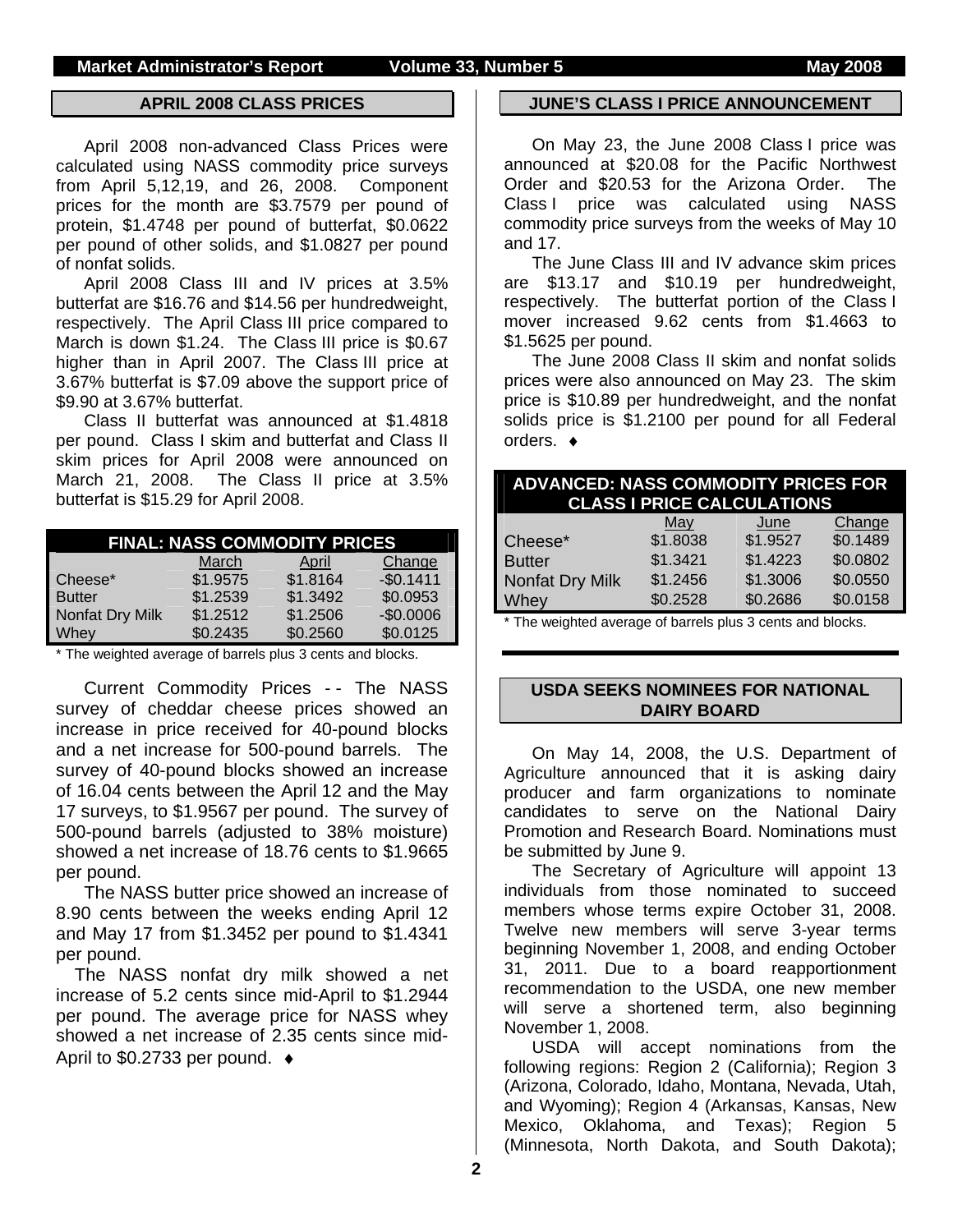#### **Market Administrator's Report Volume 33, Number 5 May 2008**

Region 6 (Wisconsin); Region 7 (Illinois, Iowa, Missouri, and Nebraska), Region 8 (Alabama, Kentucky, Louisiana, Mississippi, and Tennessee); Region 9 (Indiana, Michigan, Ohio, and West Virginia); and Region 13 (Connecticut, Maine, Massachusetts, New Hampshire, Rhode Island, and Vermont).

Due to the board reapportionment recommendation, two members will be appointed to terms for Regions 2, 3, and 4. The board will determine which region will receive the shortened term. Members will be appointed to 3-year terms for each of the remaining regions.

The National Dairy Promotion and Research Board was established under the Dairy Production Stabilization Act of 1983 to develop and administer a coordinated program of promotion, research, and nutrition education. The 36-member board is authorized to design programs to strengthen the dairy industry's position in domestic and foreign markets. The national program is financed by a mandatory 15-cent per hundredweight assessment on all milk marketed commercially by dairy producers.

USDA welcomes membership on industry boards that reflects the diversity of the individuals served by the programs. USDA encourages all eligible women, minorities, and persons with disabilities to seek nomination for a seat on the board.

For nominating forms and information, contact Whitney A. Rick, Chief, Promotion and Research Branch, Dairy Programs, AMS, USDA, Room 2958- S, Stop 0233, 1400 Independence Ave., SW, Washington, D.C. 20250-0233; telephone (202) 720-6909; fax (202) 720-0285; or E-mail at whitney.rick@usda.gov or

http://www.ams.usda.gov/dairy/dairyrp.htm ♦

#### **2007 ANNUAL DAIRY PRODUCTS**

**Total cheese** production, excluding cottage cheeses, was 9.70 billion pounds, 1.8 percent above 2006 production. Wisconsin was the leading State with 25.3 percent of the production.

 **Italian varieties**, with 4.13 billion pounds, were 4.1 percent above 2006 production and accounted for 42.6 percent of total cheese in 2007. Mozzarella accounted for 79.9 percent of the Italian production followed by Provolone with 7.9 percent and Ricotta with 5.9 percent. California was the leading State in Italian cheese production with 30.7 percent of the

production.

**American type cheese** production was 3.88 billion pounds, 0.9 percent below 2006 and accounted for 40.0 percent of total cheese in 2007. California was the leading State in American type cheese production with 20.6 percent of the production.

**Butter** production in the United States during 2007 totaled 1.53 billion pounds, 5.8 percent above 2006. California accounted for 32.5 percent of the production, followed by Wisconsin with 24.3 percent.

**Nonfat dry milk for human food** totaled 1.30 billion pounds, up 4.4 percent from 2006. Skim milk powders totaled 202 million pounds in 2007, down 25.1 percent.

**Dry whey's** 2007 total was 1.13 billion pounds, up 2.2 percent. Lactose, for both human and animal food, was 756 million pounds, up 2.3 percent compared to 2006. Whey protein concentrate totaled 394 million pounds and was down 8.0 percent from a year ago.

**Ice cream**, Regular, totaled 951 million gallons and was down 3.2 percent compared to year ago levels. Lowfat ice cream increased in 2007 by 1.6 percent, totaling 383 million gallons, Sherbet totaled 62.7 million gallons, up 6.1 percent from 2006. Frozen Yogurt production was down in 2007, totaling 60.7 million gallons, or a decrease of 8.0 percent.

*Source: "Dairy Products, 2007 Summary" Da 2-1(08), National Agricultural Statistics Service, USDA. Also available in Dairy Market News, April 28-May 2, 2008, Volume 75, Report 18.*♦

### **2007 MILK PRODUCTION, DISPOSITION, AND INCOME**

Milk production increased 2.1 percent in 2007 to 186 billion pounds. The rate per cow, at 20,267 pounds, was 316 pounds above 2006. The annual average number of milk cows on farms was 9.16 million head, up 46,000 head from 2006. A table summarizing other information can be found on page 8.

 Cash receipts from marketings of milk during 2007 totaled \$35.4 billion, 51.4 percent higher than 2006. Producer returns averaged \$19.21 per hundredweight, 48.2 percent above 2006. Marketings totaled 184 billion pounds, 2.1 percent above 2006. Marketings include whole milk sold to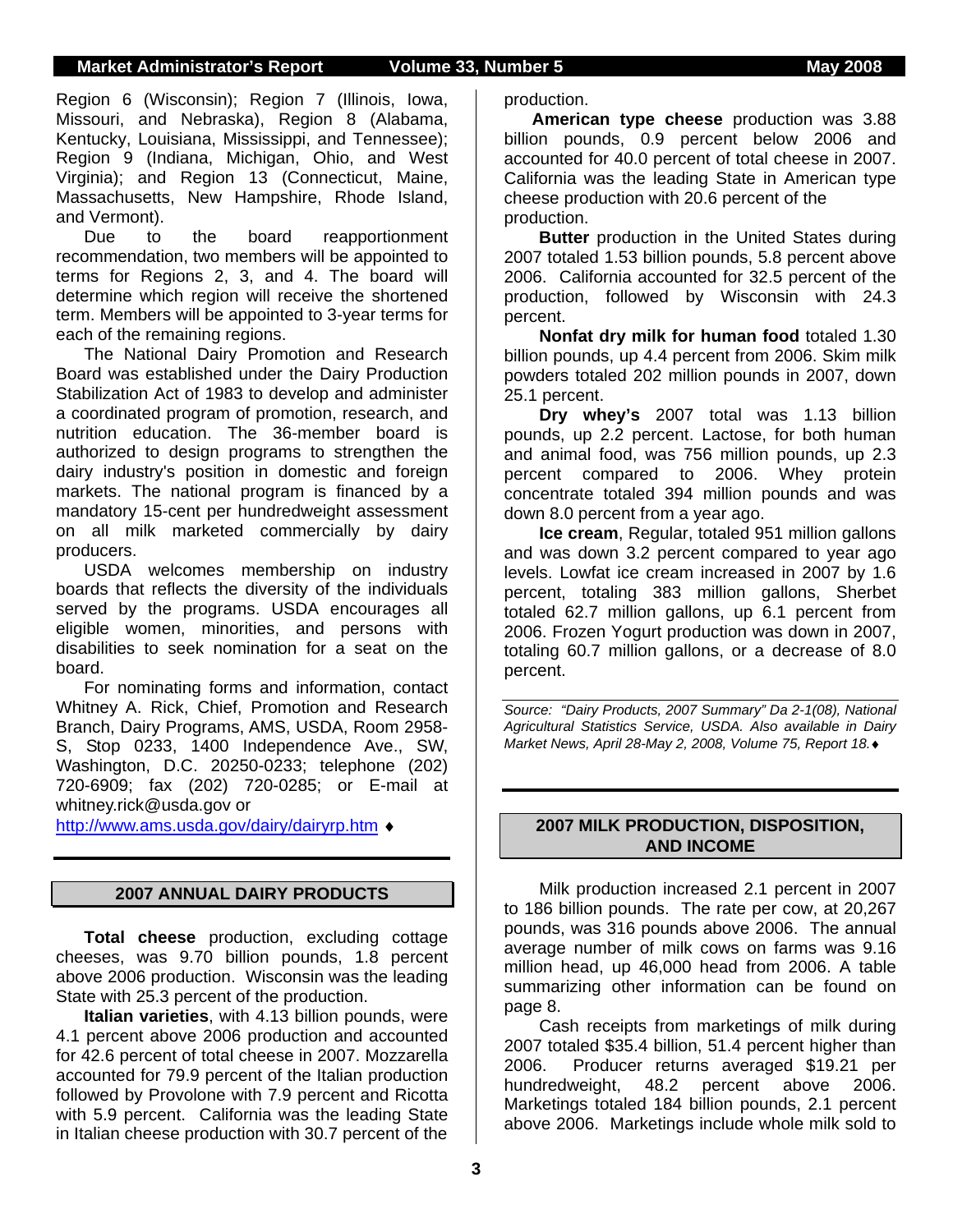plants and dealers and milk sold directly to consumers.

 An estimated 1.17 billion pounds of milk were used on farms where produced, 1.0 percent more than 2006. Calves were fed 87 percent of this milk, with the remainder consumed in producer households.

*(Continued on Page 8)* 

#### **SUMMARY OF DIETARY ASSESSMENT OF MAJOR TRENDS IN U.S. FOOD CONSUMPTION, 1970-2005**

### *The following article is a summary of an ERS Report. Find the full report at: www.ers.usda.gov/publications/eib33*

The U.S. obesity rate among adults has more than doubled since 1970. The extent of obesity in this country has focused attention on what Americans have been eating. Americans are eating more from all of the major food groups—even fruits and vegetables. However, many are not meeting the Federal dietary recommendations. For Americans to meet these recommendations, they would need to substantially lower their intake of added fats, refined grains, and added sugars and sweeteners and increase their consumption of fruits, vegetables, whole grains, and low-fat milk and milk products.

### *What Is the Issue?*

According to the National Center for Health Statistics, about two-thirds of U.S. adults in 2003- 04 are either overweight or obese, compared with 47 percent in 1976-80. During the same period, the obesity rate among adult Americans has more than doubled, from 15 percent to 32 percent. This raises questions about what and how much Americans are consuming each year.

### *What Did the Study Find?*

ERS's food availability data suggest that the food available for consumption increased since 1970 for all major food groups. Although availability continued to rise in the last three decades, many Americans still fall short of Federal dietary recommendations for certain food groups. According to ERS's loss-adjusted food availability data, Americans are consuming too many foods and beverages high in fats and carbohydrates and too few nutrient-dense foods and beverages, such as lower fat milk and milk products, fruits, and vegetables.

**Grains.** Total grain availability (wheat flour, rice, corn products, oat products, and barley products) increased 41 percent, from 137 pounds per person in 1970 to 192 pounds per person in 2005. For Americans on a 2,000-calorie-per-day diet, the 2005 *Dietary Guidelines for Americans*  recommend consumption of 6 ounce-equivalents (oz-eq) of grains per day with whole grains accounting for at least half of this amount. Using ERS's loss-adjusted food availability data, the researchers estimated that Americans on a 2,000 calorie-per day diet consumed 8.1 oz-eq of grains per person per day in 2005 of which 7.2 oz-eq were refined grains and 0.9 oz-eq were whole grains. This suggests that Americans, on average, overconsume refined grains yet fall short on wholegrain intake.

**Fruits and Vegetables.** In 2005, the amount of fruits and vegetables available per person for consumption reached 687 pounds (fresh weight equivalent), 19 percent above the 1970 level. The *Dietary Guidelines* recommend that Americans eat 2 cups of fruits and 2.5 cups of vegetables per person per day as part of a 2,000-calorie-per-day diet. The loss-adjusted food availability data suggest that Americans on a 2,000-calorie-per-day diet consumed 0.9 cup of fruits and 1.7 cups of vegetables per person per day in 2005. Thus, Americans, on average, are eating less than the recommended amounts.

**Milk and Milk Products.** The availability of all milk and milk products increased 6 percent, from 564 pounds per person (milk equivalent) in 1970 to about 601 pounds per person in 2005. The 2005 *Dietary Guidelines* recommend that Americans consume 3 cups of milk and milk products per person per day as part of a 2,000-calorie-per-day diet. Using the loss-adjusted food availability data, the researchers estimated that Americans on a 2,000-calorie-per-day diet consumed 1.8 cups of milk and milk products per person per day in 2005, suggesting that Americans, on average, are consuming too little.

**Added Fats and Oils.** The Dietary Guidelines recommend that Americans keep total fat consumption between 20 and 35 percent of daily energy intake. In 2005, total added fats and oils available for consumption reached 86 pounds per person compared with 53 pounds per person in 1970. This 2005 estimate translates into 71.6 grams of added fats and oils per person per day after adjusting for plate waste and other losses. This estimate does not include dietary fats that occur naturally in foods, such as in dairy products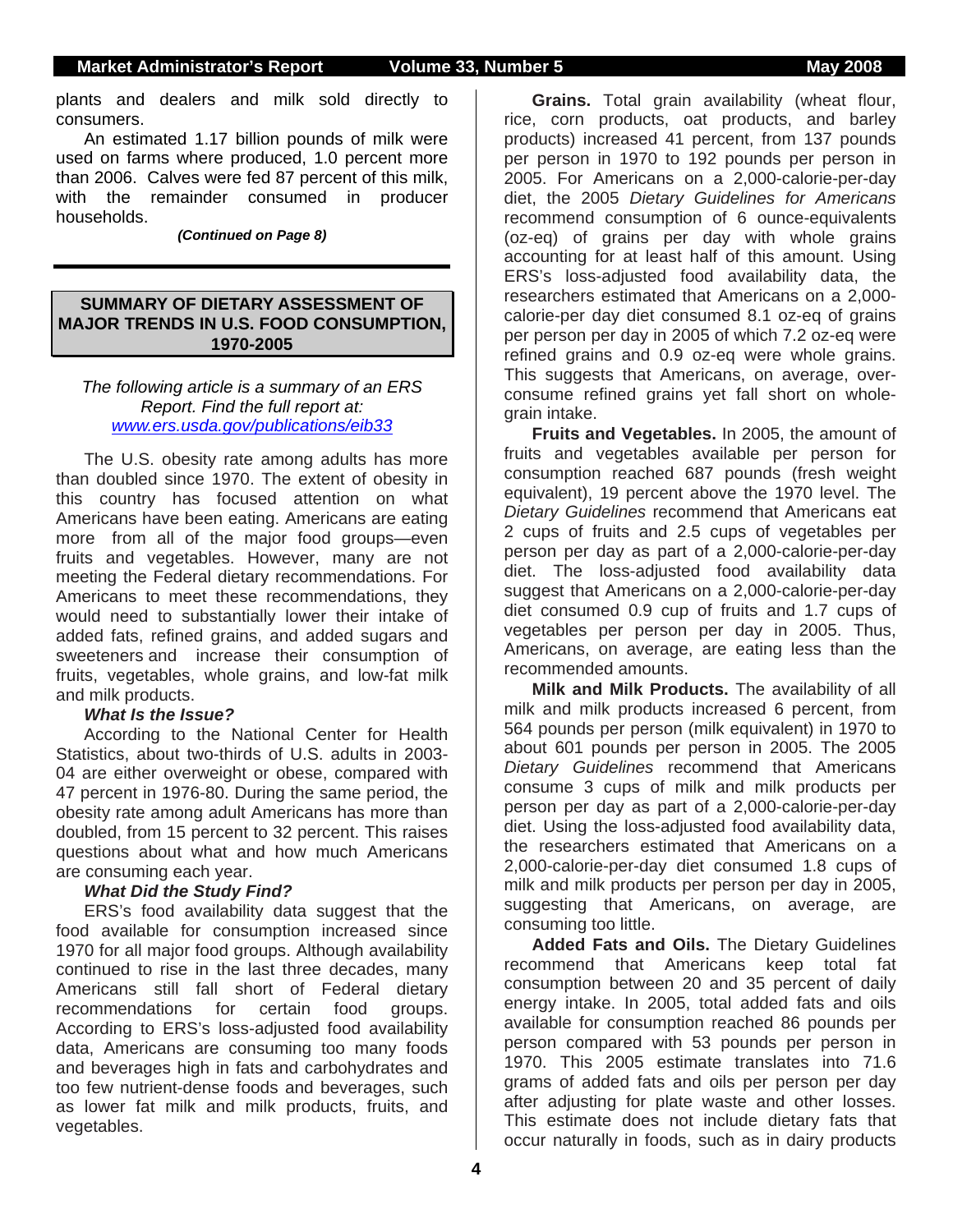and meats. Added fats and oils account for about 32 percent of total calories for a 2,000-calorie-perday diet. In short, the findings suggest that Americans, on average, need to cut back on added fats and oils because, while the 32-percent figure is within the *Guidelines'* range, it excludes only added fats and oils and excludes fats and oils naturally present in some foods.

**Meat, Eggs, and Nuts.** The total amount of meat, eggs, and nuts available for consumption grew from 225 pounds per person in 1970 to about 242 pounds per person in 2005. The Dietary Guidelines recommend 5.5 oz-eq from the meat and beans group per person per day as part of a 2,000-calorie-per-day diet. According to the lossadjusted food availability data, Americans on a 2,000-calorie-per-day diet consumed an estimated 6.5 oz-eq of meat, poultry, fish, eggs, and nuts per person per day in 2005. This suggests that Americans, on average, eat more than the recommended amount from this food group.

**Added Sugars and Sweeteners.** In 2005, added sugars and sweeteners available for consumption totaled 142 pounds per person, up 19 percent since 1970. The *Dietary Guidelines* do not provide quantitative recommendations for added sugars but rather advise Americans to choose and prepare foods and beverages with little added sugars or caloric sweeteners. The *Guidelines* do, however, suggest that Americans on a 2,000 calorie-per-day diet, who divide their discretionary calorie allowance equally between solid fats and added sugars, limit consumption of added sugars and sweeteners to 8 teaspoons per day. According to the loss-adjusted food availability data, Americans consumed 30 teaspoons per person per day of added sugars and sweeteners in 2005. This finding suggests that Americans, on average, need to scale back on added sugars and sweeteners.

#### *How Was the Study Conducted?*

The analysis used the three data series that comprise ERS's Food Availability (Per Capita) Data System to analyze the amount of food available for consumption and the dietary status of Americans. The first series, the core Food Availability data, is the only source of time series data on the food available for human consumption in the United States. This series measures supplies moving through production and trade channels for domestic consumption. It is not a direct measure of actual consumption but is useful to understand trends over time. The analysis used this series to examine the amount of food available for consumption per capita.

The second series, the Loss-Adjusted Food Availability data, adjusts the Food Availability data for spoilage and other losses and converts the data to daily per capita amounts for comparison with Federal dietary recommendations. This series is useful in approximating the amount of food Americans, on average, consume on a daily basis and in estimating whether Americans are meeting the Federal dietary recommendations for each food group and for oils.

 The third series, the Nutrient Availability data, calculated by USDA's Center for Nutrition Policy and Promotion, uses the Food Availability data to calculate the amounts per capita per day of food energy (calories) and 27 nutrients and dietary components (i.e., protein, carbohydrates, fats, vitamins, and minerals) in the Nation's food supply. The analysis used the nutrient availability data to estimate the percent of calories contributed by fat and saturated fat in the average American's diet.

*Source: Wells, H. and Buzby, J., ERS Report Summary, March 2008, Economic Research Service, USDA.* ♦

### **FEED OUTLOOK**

*The following is an excerpt from the most recent Feed Outlook, as published on May 13, 2008. Note: projections are based on USDA surveys, economic analysis, judgment, and the assumption of normal weather.* 

 Forecasted feed grain area planted in 2008, based on the March 31 *Prospective Plantings*, is down 7 percent from 2007. Acres to be planted in corn are expected to be down 8 percent. Total feed grain supplies for 2008/09 are forecast down 6 percent. However, strong domestic use of feed grains, boosted by a 33-percent rise in corn used to make ethanol, is expected to keep ending stocks very low, down 40 percent from 2007/08. With plentiful supplies of distillers' grains from ethanol production in 2008/09, feed and residual use is expected to total 143 million tons for the four feed grains, down from 164 million in 2007/08. Record prices are expected for all four feed grains.

*Source: A Report from the Economic Research Service, FDS-08d, Economic Research Service, USDA.* ♦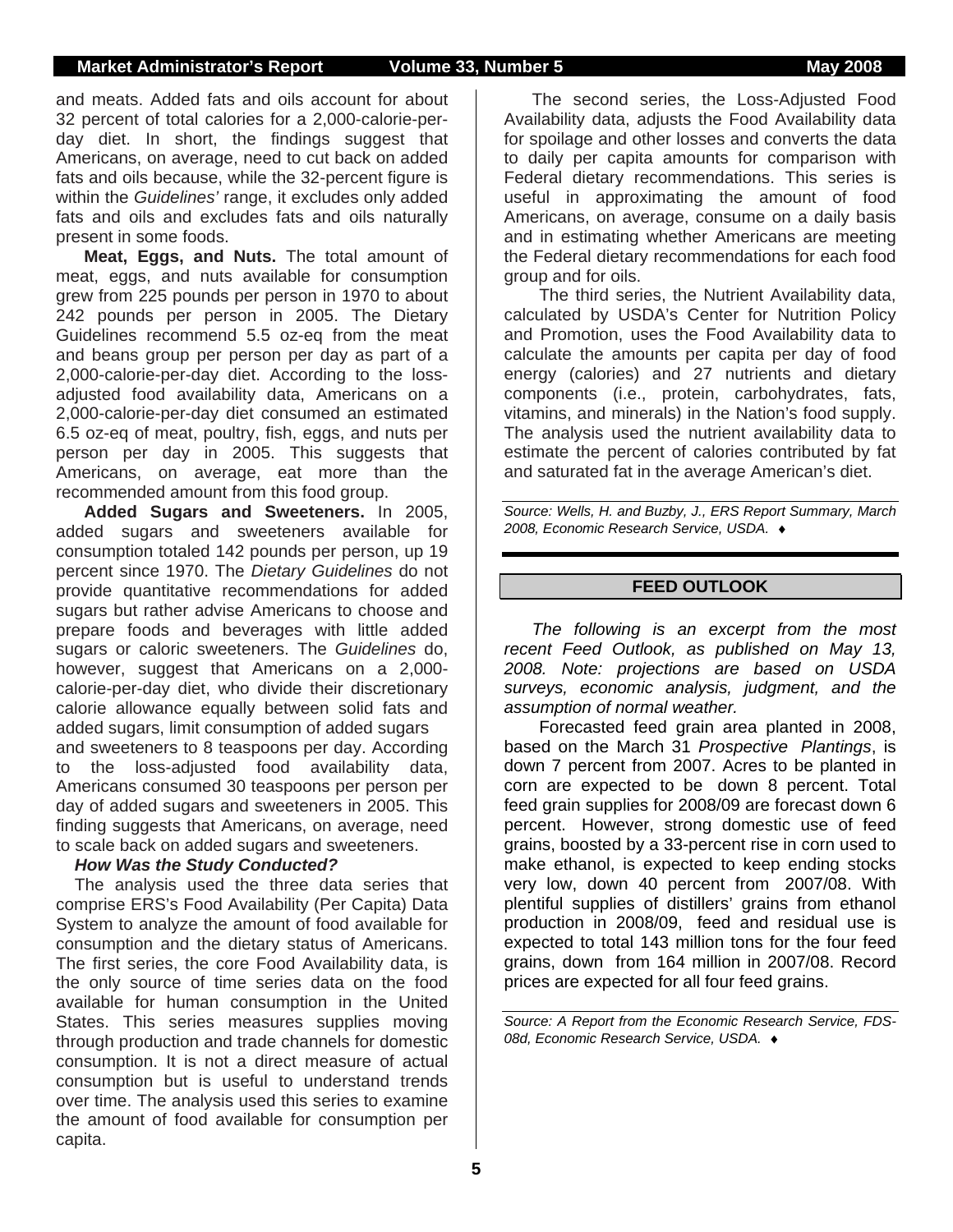|                                                                        |                          | <b>PACIFIC NORTHWEST</b> |                                 |                        |                | <b>ARIZONA 2/</b> |                |            |
|------------------------------------------------------------------------|--------------------------|--------------------------|---------------------------------|------------------------|----------------|-------------------|----------------|------------|
| Minimum Class Prices (3.5% B.F.)                                       | Apr 2008                 | Mar 2008                 | Apr 2007                        | Mar 2007               | Apr 2008       | Mar 2008          | Apr 2007       | Mar 2007   |
| Class I Milk (\$/cwt.)<br>and a straight and                           | \$20.51                  | \$18.60                  | \$16.90                         | \$16.15                | \$20.96        | \$19.05           | \$17.35        | \$16.60    |
| Class II Milk (\$/cwt.)<br>and a straight                              | 15.29                    | 15.63                    | 14.51                           | 13.60                  | 15.29          | 15.63             | 14.51          | 13.60      |
| Class III Milk (\$/cwt.)<br>$\mathbb{Z}^2$ . The set of $\mathbb{Z}^2$ | 16.76                    | 18.00                    | 16.09                           | 15.09                  | 16.76          | 18.00             | 16.09          | 15.09      |
| Class IV Milk (\$/cwt.)<br><b>Contractor</b>                           | 14.56                    | 14.17                    | 16.12                           | 13.71                  | 14.56          | 14.17             | 16.12          | 13.71      |
| <b>Producer Prices</b>                                                 |                          |                          |                                 |                        |                |                   |                |            |
| Producer Price Differential (\$/cwt.)                                  | \$0.19                   | \$(2.06)                 | \$0.15                          | \$(0.25)               | $\ddot{}$      | $\ddot{}$         | $\ddot{}$      | $+$        |
| Butterfat (\$/pound)<br>and a straight                                 | 1.4748                   | 1.3604                   | 1.4657                          | 1.3769                 | $+$            | $+$               |                | $\ddagger$ |
| Protein (\$/pound)<br>and a straight                                   | 3.7579                   | 4.3331                   | 2.5212                          | 2.4329                 | $+$            | $+$               |                | $\ddot{}$  |
| Other Solids (\$/pound)                                                | 0.0622                   | 0.0493                   | 0.6008                          | 0.5257                 | $\ddot{}$      | $+$               |                | $+$        |
| Uniform Skim Price (\$/cwt.)<br>$\sim 100$ km $^{-1}$                  | $+$                      | $+$                      | $+$                             | $+$                    | 12.62          | 12.55             | 11.74          | 10.70      |
| Uniform Butterfat Price (\$/pound)                                     | $+$                      | $\ddot{}$                | $+$                             | $+$                    | 1.4580         | 1.3575            | 1.4570         | 1.3708     |
| Statistical Uniform Price (\$/cwt.)<br>$\sim$ $\sim$                   | \$16.95                  | \$15.94                  | \$16.24                         | \$14.84                | \$17.28        | \$16.86           | \$16.43        | \$15.12    |
| <b>Producer Data</b>                                                   |                          |                          |                                 |                        |                |                   |                |            |
| Number of Producers<br>and a strain and                                | 683 *                    | 528                      | 715                             | 726                    | $96*$          | 96                | 92             | 92         |
| Avg. Daily Production (lbs.)<br>$\sim 100$ km s $^{-1}$                | 31.516 *                 | 30.895                   | 26.818                          | 27.034                 | 129.412 *      | 128.016           | 123.951        | 122.589    |
| <b>Number of Handlers</b>                                              |                          |                          |                                 |                        |                |                   |                |            |
| Pool Handlers                                                          | 27                       | 26                       | 28                              | 28                     | $\overline{7}$ | $\overline{7}$    | $\overline{7}$ |            |
| Producer-Handlers                                                      | $5*$                     | 5                        | 6                               | 6                      | $1 *$          | $\mathbf{1}$      | $\mathbf{1}$   |            |
| Other Plants w/ Class I Use<br>$\sim 100$ $\mu$                        | $26*$                    | 26                       | 23                              | 24                     | $22 *$         | 22                | 20             | 22         |
| <b>Producer Milk Ratios</b>                                            |                          |                          |                                 |                        |                |                   |                |            |
| Class I<br>.                                                           | 29.56%                   | 37.67%                   | 32.06%                          | 31.80%                 | 31.56%         | 31.24%            | 33.55%         | 34.49%     |
| Class II<br>.                                                          | 6.14%                    | 7.97%                    | 8.59%                           | 7.81%                  | 6.16%          | 5.38%             | 9.32%          | 9.43%      |
| Class III<br>.                                                         | 30.61%                   | 7.54%                    | 29.00%                          | 28.17%                 | 26.00%         | 27.87%            | 29.44%         | 27.04%     |
| Class IV<br>.                                                          | 33.69%                   | 46.82%                   | 30.35%                          | 32.22%                 | 36.28%         | 35.51%            | 27.69%         | 29.04%     |
| + Not Applicable.<br>* Preliminary.                                    |                          |                          |                                 |                        |                |                   |                |            |
|                                                                        |                          |                          | MONTHLY SUPPLEMENTAL STATISTICS |                        |                |                   |                |            |
| <b>Producer-Handler Data</b>                                           | Mar 2008                 | Feb 2008                 | Mar 2007                        | Feb 2007               | Mar 2008       | Feb 2008          | Mar 2007       | Feb 2007   |
| Production<br>and a contract and a contract of                         | 28,322,840               | 25,651,824               | 27,360,907                      | 23,646,252             | R              | R.                | $\mathsf{R}$   |            |
| Class I Use<br>.                                                       | 22,957,689               | 20,270,061               | 23,480,540                      | 20,010,291             | R              | $\mathsf{R}$      | $\mathsf{R}$   |            |
| % Class I Use<br>and a series and a series                             | 81.06%                   | 79.02%                   | 85.82%                          | 84.62%                 | $\mathsf{R}$   | R                 | R              |            |
| <b>Class I Route Disposition In Area</b>                               |                          |                          |                                 |                        |                |                   |                |            |
| By Pool Plants<br>a a a a a a a                                        | 171,613,772              | 161,277,838              | 171,612,589                     | 153,963,311            | 95,601,280     | 94,485,391        | 100,840,122    | 92,272,291 |
|                                                                        |                          |                          |                                 |                        |                |                   |                |            |
| and a straight                                                         |                          | 5,386,170                |                                 |                        | 1/             | 1/                | 1/             |            |
| By Producer-Handlers<br>By Other Plants<br>.                           | 6,084,195<br>7,904,283 * | 6,411,821                | 8,052,626<br>4,647,667          | 7,702,731<br>4,032,343 | 5,250,631 *    | 4,499,994         | 4,750,087      | 4,451,810  |

| <b>Producer-Handler Data</b>             | Mar 2008    | Feb 2008    | Mar 2007    | Feb 2007    | Mar 2008    | Feb 2008   | Mar 2007    | Feb 2007   |
|------------------------------------------|-------------|-------------|-------------|-------------|-------------|------------|-------------|------------|
| Production<br>.                          | 28,322,840  | 25,651,824  | 27,360,907  | 23,646,252  | R           | R          | R           |            |
| Class I Use                              | 22,957,689  | 20,270,061  | 23,480,540  | 20,010,291  | R           | R          | R           |            |
| % Class I Use<br>.                       | 81.06%      | 79.02%      | 85.82%      | 84.62%      | R           | R          | R           |            |
| <b>Class I Route Disposition In Area</b> |             |             |             |             |             |            |             |            |
| By Pool Plants<br>and the second control | 171,613,772 | 161,277,838 | 171,612,589 | 153,963,311 | 95.601.280  | 94.485.391 | 100,840,122 | 92,272,291 |
| By Producer-Handlers                     | 6.084.195   | 5,386,170   | 8,052,626   | 7,702,731   |             |            |             |            |
| By Other Plants<br>.                     | 7,904,283 * | 6,411,821   | 4,647,667   | 4,032,343   | 5,250,631   | 4,499,994  | 4,750,087   | 4,451,810  |
| Total                                    | 185,602,250 | 173,075,829 | 184.312.882 | 165,698,385 | 100,851,911 | 98,985,385 | 105,590,209 | 96,724,101 |

\* Preliminary. R = Restricted. Not included. 1/ Restricted. Included with other plants. 2/ Due to the implementation of the Milk Regulatory Equity Act of 2005, the name of Federal Order 131 changed from the "Arizona-Las Vegas Order" to the "Arizona Order" and Clark County, Nevada, was removed from the marketing area effective May 1, 2006.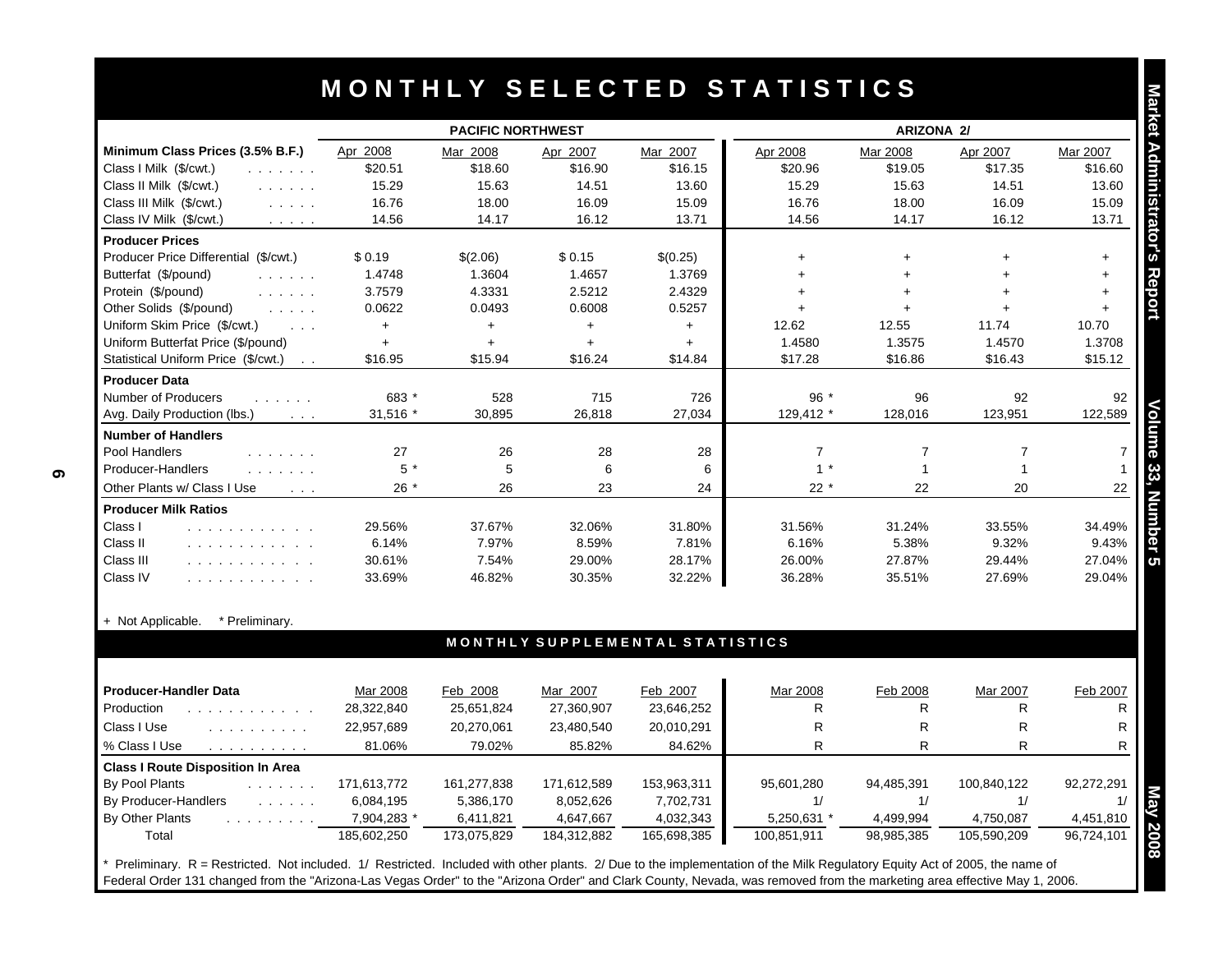| RECEIPTS, UTILIZATION AND                                       |             | PACIFIC NORTHWEST |             |             |             | ARIZONA 2/  |               |              |
|-----------------------------------------------------------------|-------------|-------------------|-------------|-------------|-------------|-------------|---------------|--------------|
| <b>CLASSIFICATION OF MILK</b>                                   | Apr 2008    | Mar 2008          | Apr 2007    | Mar 2007    | Apr 2008    | Mar 2008    | Apr 2007      | Mar 2007     |
|                                                                 |             |                   |             |             |             |             |               |              |
| TOTAL PRODUCER MILK                                             | 645,769,597 | 505,682,550       | 575,246,077 | 608,437,297 | 372,706,693 | 380,976,503 | 342,105,524   | 349,623,758  |
| RECEIPTS FROM OTHER SOURCES                                     | 37,914,153  | 32,674,438        | 39,077,589  | 40,266,668  | 13,035,212  | 20,601,719  | 8,832,776     | 13,467,075   |
| OPENING INVENTORY                                               | 34,135,988  | 32,097,301        | 34,036,534  | 32,621,049  | 24,691,459  | 18,229,887  | 21,246,198    | 22,049,023   |
| TOTAL TO BE ACCOUNTED FOR                                       | 717,819,738 | 570,454,289       | 648,360,200 | 681,325,014 | 410,433,364 | 419,808,109 | 372,184,498   | 385,139,856  |
|                                                                 |             |                   |             |             |             |             |               |              |
| UTILIZATION OF RECEIPTS                                         |             |                   |             |             |             |             |               |              |
| Whole milk.                                                     | 30,448,311  | 31,099,736        | 31,625,052  | 33,527,732  | 24,563,589  | 25,198,757  | 27,244,973    | 29,649,480   |
| Flavored milk & milk drinks                                     | 12,942,230  | 13,006,513        | 11,979,088  | 12,607,718  | 7,080,047   | 5,638,396   | 6,934,262     | 6,341,151    |
| 2% milk                                                         | 67,680,891  | 69,335,727        | 63,891,360  | 67,831,795  | 36,169,206  | 37,001,054  | 34,473,859    | 36,706,861   |
| 1% milk                                                         | 27,176,383  | 27,879,483        | 26,797,358  | 27,733,894  | 13,671,077  | 13,628,564  | 12,912,062    | 13,654,273   |
| Skim milk                                                       | 28,042,223  | 28,702,919        | 26,924,918  | 28,449,469  | 13,434,263  | 13,607,591  | 13,430,217    | 13,960,753   |
| Buttermilk                                                      | 1,363,588   | 1,589,394         | 1,333,030   | 1,461,981   | 456,929     | 526,918     | 488,163       | 527,604      |
| CLASS I ROUTE DISP. IN AREA                                     | 167,653,626 | 171,613,772       | 162,550,806 | 171,612,589 | 95,375,111  | 95,601,280  | 95,483,536    | 100,840,122  |
| Class I dispositions out of area                                | 20,041,559  | 19,047,934        | 16,457,482  | 20,406,872  | 22,449,222  | 22,929,010  | 20,478,639    | 20,613,417   |
| Other Class I usage                                             | 18,022,885  | 18,768,473        | 20,422,869  | 17,431,347  | 11,141,211  | 11,078,047  | 10,232,190    | 11,071,910   |
| TOTAL CLASS I USE.                                              | 205,718,070 | 209,430,179       | 199,431,157 | 209,450,808 | 128,965,544 | 129,608,337 | 126, 194, 365 | 132,525,449  |
| TOTAL CLASS II USE                                              | 48,036,310  | 46,695,689        | 56,233,651  | 54,950,813  | 23,827,833  | 21,409,346  | 33,256,953    | 34, 352, 327 |
| TOTAL CLASS III USE                                             | 206,871,831 | 38,139,887        | 185,683,949 | 190,043,919 | 96,927,901  | 106,433,263 | 101,410,251   | 95,473,484   |
| TOTAL CLASS IV USE                                              | 257,193,527 | 276,188,534       | 207,011,443 | 226,879,474 | 160,712,086 | 162,357,163 | 111,322,929   | 122,788,596  |
| TOTAL ACCOUNTED FOR                                             | 717,819,738 | 570,454,289       | 648,360,200 | 681,325,014 | 410,433,364 | 419,808,109 | 372,184,498   | 385,139,856  |
| <b>CLASSIFICATION OF RECEIPTS</b>                               |             |                   |             |             |             |             |               |              |
| Class I<br>Producer milk:<br>$\sim$ $\sim$                      | 190,930,025 | 190,456,153       | 184,455,211 | 193,467,508 | 117,637,357 | 119,021,409 | 114,765,680   | 120,599,895  |
| Class II<br>$\mathcal{L}$                                       | 39,625,222  | 40,323,140        | 49,398,445  | 47.527.552  | 22,949,522  | 20,486,965  | 31,894,485    | 32,966,230   |
| Class III                                                       | 197,674,687 | 38,139,887        | 166,804,253 | 171,409,662 | 96,920,402  | 106,173,983 | 100,705,092   | 94,531,681   |
| Class IV                                                        | 217,539,663 | 236,763,370       | 174,588,168 | 196,032,575 | 135,199,412 | 135,294,146 | 94,740,267    | 101,525,952  |
| Class I<br>Other receipts:<br>$\mathbf{r}$                      | 14,788,045  | 18,974,026        | 14,975,946  | 15,983,300  | 37,726,671  | 38,831,606  | 30,078,974    | 35,516,098   |
| Class II<br>$\sim$                                              | 8,334,362   | 6,372,549         | 6,835,206   | 7,423,261   | 1/          | 1/          | 1/            |              |
| Class III                                                       | 9,197,144   | $\mathbf 0$       | 18,879,696  | 18,634,257  | 1/          | 1/          | 1/            |              |
| Class IV<br>$\sim$                                              | 39,730,590  | 39,425,164        | 32,423,275  | 30,846,899  | 1/          | 1/          | 1/            |              |
| Avg. daily producer receipts<br>$\cdot$ $\cdot$ $\cdot$ $\cdot$ | 21,525,653  | 16,312,340        | 19,174,869  | 19,627,010  | 12,423,556  | 12,289,565  | 11,403,517    | 11,278,186   |
| Change From Previous Year                                       | 12.26%      | $-16.89%$         | $-16.34%$   | $-10.31%$   | 8.94%       | 8.97%       | 13.26%        | 21.21%       |
| Avg. daily Class I use<br><u>.</u>                              | 6,857,269   | 6,755,812         | 6,647,705   | 6,756,478   | 4,298,851   | 4,180,914   | 4,206,479     | 4,275,014    |
| Change From Previous Year                                       | 3.15%       | $-0.01%$          | 2.57%       | 3.35%       | 2.20%       | $-2.20%$    | 17.07%        | 29.78%       |

1/ Restricted - Included with Class I. 2/ Due to the implementation of the Milk Regulatory Equity Act of 2005, the name of Federal Order 131 changed from the "Arizona-Las Vegas Order" to the "Arizona Order" and Clark County, Nevada, was removed from the marketing area effective May 1, 2006.